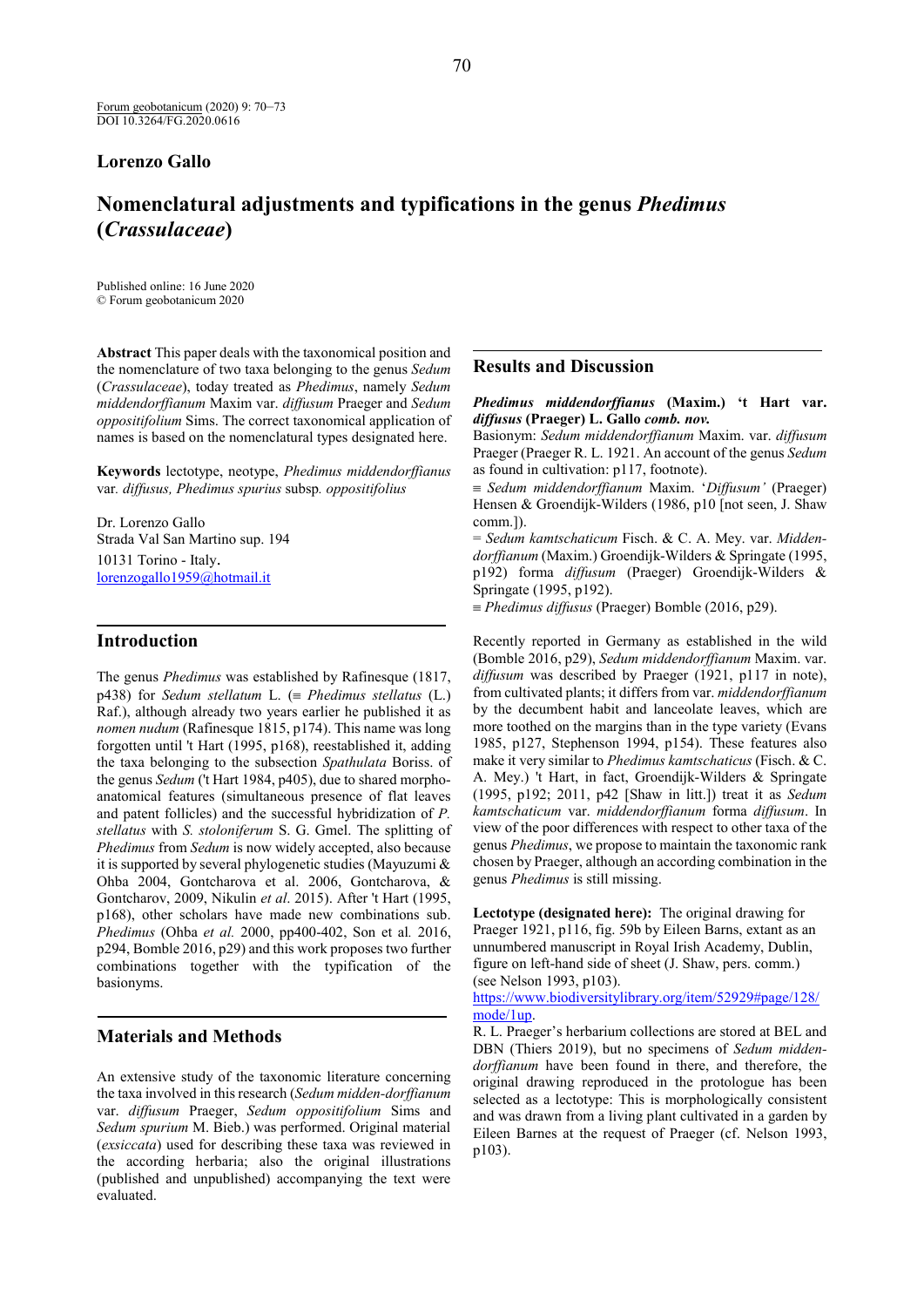

Fig. 1 Lectotype *Phedimus middendorffianus* (Maxim.) 't Hart var. *diffusus* (Praeger) L. Gallo *comb. nov*. Illustration taken from Praeger (1921).

#### *Phedimus spurius* **(M. Bieb.) 't Hart subsp.** *oppositifolius* **(Sims) L. Gallo** *comb. et stat. nov.*

Basionym: *Sedum oppositifolium* Sims, Curtis's Botanical Magazine: 43, t. 1807 (1816).

= *Sedum spurium* M. Bieb. var. *album* [sub *alba*] Trautv. (1876, p370).

≡ *Sedum spurium* M. Bieb. subsp. *oppositifolium* (Sims) R. L. Evans (1983, p200).

= *Sedum spurium* M. Bieb. ′*Album*′ R.L. Evans (1983, p200).

≡ *Phedimus oppositifolius* (Sims) Essl & Rabitsch (2002, p128) *comb. inval.* (Art. 41.1, I.C.N. Turland et al. 2018).

Although tentatively, Sims (1816: number 1807) also included *Sedum denticulatum* Pursh in Donn (1815, p149) among the synonymSedum However this name (invalid because *nomen nudum*) is not included here, because in the protologue there are no useful data to clarify its identity; the only information available is related to ist Origin and life form: "M. CaucasuSedum 1806 July. A. H. <sup>2</sup> ".

With regard to the year of publication of the name *Sedum oppositifolium* Sims, there are different interpretations in the literature. Some authors suggest 1815 (Borissova 1939, p60, 't Hart & Bleij 2003, p201, Marhold 2011) while I.P.N.I. [\(https://www.ipni.org/\)](https://www.ipni.org/) and the Smithsonian Institution Libraries (TL-2) cite 1816

[\(https://www.sil.si.edu/DigitalCollections/tl-2/search.cfm\)](https://www.sil.si.edu/DigitalCollections/tl-2/search.cfm).

Following TL-2, the latter is the year of publication of the pictures from number 1787 to 1859, therefore including *Sedum oppositifolium* (number 1807) and has been followed here.

Sims' description (Sims 1816: n. 1807) was based on plants grown in the "collection of the Comtesse de Vandes, at Bayer-Water", possibly used as a model for the illustration n. 1807 attached to the text.

*Sedum oppositifolium*, may have come from the Caucasus ("[...] it seems that it is a native of Mount Caucasus") (Sims 1816: n. 1807). Its morphological resemblance to *Sedum spurium* M. Bieb. (= *Phedimus spurius* (M. Bieb.) 't Hart), has always made its taxonomic interpretation difficult and contradictory: Many scholars have treated them as distinct taxa (species or subspecies) (Meyer 1831, p151; Ledebour 1846, p184; Boissier 1872, p778; Borissova 1939, p60; Grossheim 1950, p266; Evans 1985, p300); however for other botanists they are merely synonyms (Hamet 1908, p15; Praeger 1921, p194; Fröderström 1932, 7 suppl., p10; Jalas et al. 1999, p106; 't Hart, Bleij 2003, p201). Borissova (1939, 9, pp58-61) sets out a detailed morphological account of the two taxa and a synoptic table to compare the differences between them is proposed here (Tab. 1).

Tab. 1 Comparison of morphological characters between *Sedum oppositifolium* Sims and *Sedum spurium* M. Bieb. (from Borissova 1939)

| <b>Characters</b> | Sedum oppositifolium               | Sedum spurium                             |
|-------------------|------------------------------------|-------------------------------------------|
|                   |                                    |                                           |
| <b>Bracts</b>     | Not surpassing the inflorescence   | Surpassing the inflorescence <sup>1</sup> |
| <b>Sepals</b>     | Light green                        | Green or reddish                          |
| <b>Petals</b>     | Acuminate, white or pale yellowish | Acute, pink or purple [in the key p. 39]  |
|                   | cream-colored                      |                                           |
| <b>Filaments</b>  | Whitish                            | Red                                       |
| <b>Anthers</b>    | Yellow later dark                  | Orange-red                                |
| <b>Follicles</b>  | Green [white cf. Sims]             | Reddish                                   |

1 = Morphological feature attributed by the author at *Sedum involucratum* M. Bieb., treated by 't Hart & Bleij (2003, p201) as synonymous of *Sedum spurium.*

The distribution of *Phedimus spurius* subsp. *oppositifolius* may include the eastern part of the *Phedimus spurius s.l.* area (Caucasus), and more precisely: Armenia (Takhtadjan 1958, p356) Georgia (Boissier 1872, p778, Nakhutsrishvili 1999, p118, p133), Iran (Boissier 1872, p778, Parsa 1948, p663, Jansson & Rechinger 1970, p10, sub *Sedum spurium*) and probably also Azerbaijan (Batsatsashvili *et al*. 2016 sub *Sedum spurium*). The collections pertaining to Anatolia ('t Hart & Bleij 2003, p201) would instead be referred to *Phedimus spurius s.s.* From an ecological point of view, *Sedum oppositifolium* is a more xerophilous plant than *Sedum spurium* (Borissova 1939/9, p61); the species is "usually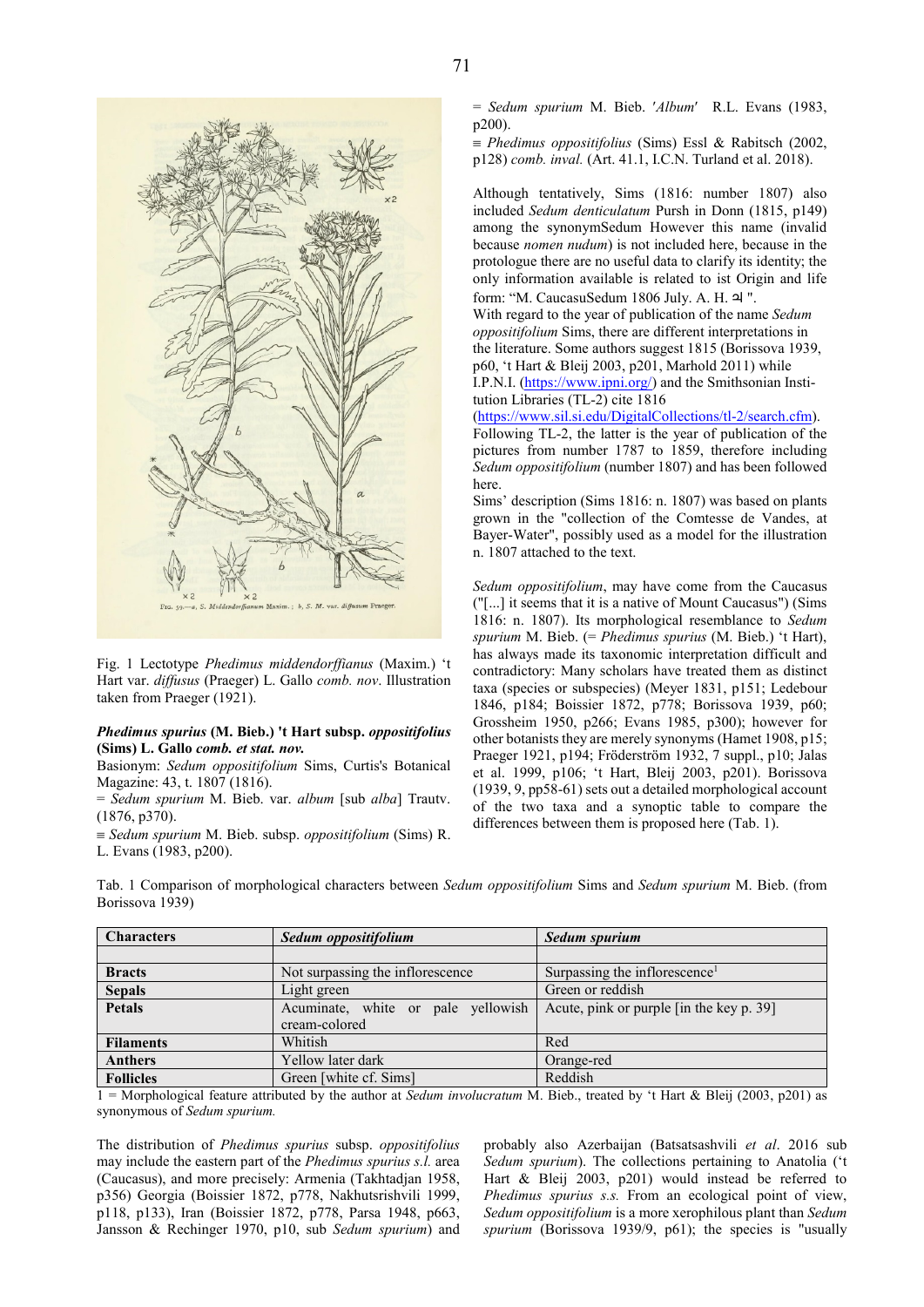72

located in poor thin soils, even in rock crevices" (Batsatsashvili *et al*. 2016, p3) and on rocks in the highaltitude pastures (Nakhutsrishvili 1999, p118 and p133). *Sedum oppositifolium* was furthermore found to be naturalized in Germany (Vollrath & Lauerer 2005, p299). To summarize, this taxon is sufficiently morphologically distinct and geoecologically separate from *Phedimus spurius* to deserve a subspecific rank. Its taxonomic relationship with *Crassula crenata* Desf. (= *Phedimus crenatus* (Desf.) V. Byalt has yet to be evaluated (cfr. Borissova 1939, p58; Byalt 2001, p284). The subspecific combination under *Phedimus* has been lacking up to now (see also Essl & Rabitsch 2002, p128), and is provided here, together with the typification.



Fig. 2 Neotype of *Phedimus spurius* (M. Bieb.) 't Hart subsp. *oppositifolius* (Sims) L. Gallo comb. et stat. nov. Illustration taken from Sims (1816).

#### **Neotype (designated here):** Curtis's Botanical Magazine, 43, t. 1807 (1816)

[\[https://www.biodiversitylibrary.org/item/14327#page/103/m](https://www.biodiversitylibrary.org/item/14327#page/103/mode/1up) [ode/1up\]](https://www.biodiversitylibrary.org/item/14327#page/103/mode/1up).

The search for specimens on which the protologue relied did not lead to any results; more specifically, no original material was found at BON, where the Sims collection is kept, and at Kew under :

[\(http://apps.kew.org/herbcat/refineQuery.do?queryId=25&se](http://apps.kew.org/herbcat/refineQuery.do?queryId=25&sessionId=176FDD70393D7FD7E49ED4CDFB1D3B74) [ssionId=176FDD70393D7FD7E49ED4CDFB1D3B74\)](http://apps.kew.org/herbcat/refineQuery.do?queryId=25&sessionId=176FDD70393D7FD7E49ED4CDFB1D3B74).

The picture attached to the protologue could be designated as

lectotype, because it was possibly drawn from the same cultivated plant used for the description (see above) but this is not sure. Therefore, in order to be safe, we prefer to designate it as neotype. The plate is in excellent agreement with the protologue and with Borissova (1939, p60), showing opposite leaves and white petals and, above all, bracts not surpassing the inflorescence, filaments white, anthers yellow and follicles white [in accordance with Sims] or green.

#### **Acknowledgements**

The author is very grateful to J. Shaw (Royal Horticultural Society, London) who reviewed the manuscript, improving it. Thanks also to Michael Simms (BEL) who provided me with informations on Praeger's collections at his institution.

# **Literature**

- Batsatsashvili K et al (2016) *Sedum caucasicum* (Grossh) Boriss. *Sedum spurium* M Bieb *Crassulaceae*, pp 1-7. In Bussmann (Ed). Ethnobotany of the Caucasus, European Ethnobotany. Springer Int Publ Berlin, Heidelberg
- Boissier E (1872) Flora Orientalis, 2: 778. Apud H Georg, Bibliopolam, Genevae et Basileae
- Bomble, FW (2016) Kultivierte und verwildernde Arten von *Phedimus* subgen *Aizoon* im Aachener Raum und im Ruhrgebiet. Jahrb Bochumer Bot Ver 7 (3/4): 17-36
- Borissova AG (1939) *Crassulaceae* DC, pp 8-105. + Addenda (Diagnoses plantarum novarum in tomo IX florae URSS commemoratarum) pp 357-372. In Komarov VL & Yuzepchuk SV (Eds). Flora of the U.S.S.R. (Flora SSSR). Volume IX. *Rosales* and *Sarraceniales*. Moskva-Leningrad. Bot Inst Acad Sc USSR, Izdatel'stvo Akademii Nauk SSSR
- Byalt VV (2001) *Crassulacea*, pp 250-285. In Tzvelev (Ed). Flora Europae Orientalis. Tomus X. *Magnoliophyta* (= *Angiospermae*) *Magnoliopsida* (= *Dicotyledones*). Acad Chem-Pharm Petropol, Petropoli, Mir I Semia
- Essl F, Rabitsch, W. (2002) Neobiota in Österreich. Manz Crossmedia, Wien. 432 pp
- Evans RL (1985) Handbook of Cultivated *Sedums*. Northwood. Science Reviews Lim, 345 pp
- Fröderström H (1932) The genus *Sedum* L. A systematic essay. Part 3. Acta Horti Gothob 7 (suppl): 3-119
- Gontcharova SB, Artyukova, EV & Gontcharov, AA (2006) Phylogenetic Relationship among Members of the Subfamily *Sedoideae* (*Crassulaceae*) Inferred from the ITS Region Sequences of Nuclear rDNA. Russian J Genet 42 (6): 654-661
- Gontcharova SB, Gontcharov, AA (2009) Molecular Phylogeny and Systematics of Flowering Plants of the Family Crassulaceae DC. Molec Biol 43 (5): 794-803
- Groendijk-Wilders N, Springate L (1995) *Sedum*. In Cullen J et al (Eds) European Garden Flora [1st edition] 4: 186-200. Cambridge, Cambridge University Press
- Groendijk-Wilders, N, Springate L (2011) *Sedum*. In Cullen J, Knees, SG, Cubey, HS, European Garden Flora [2<sup>nd</sup> edition] 3: 36-50. Cambridge, Cambridge, University Press [not seen]